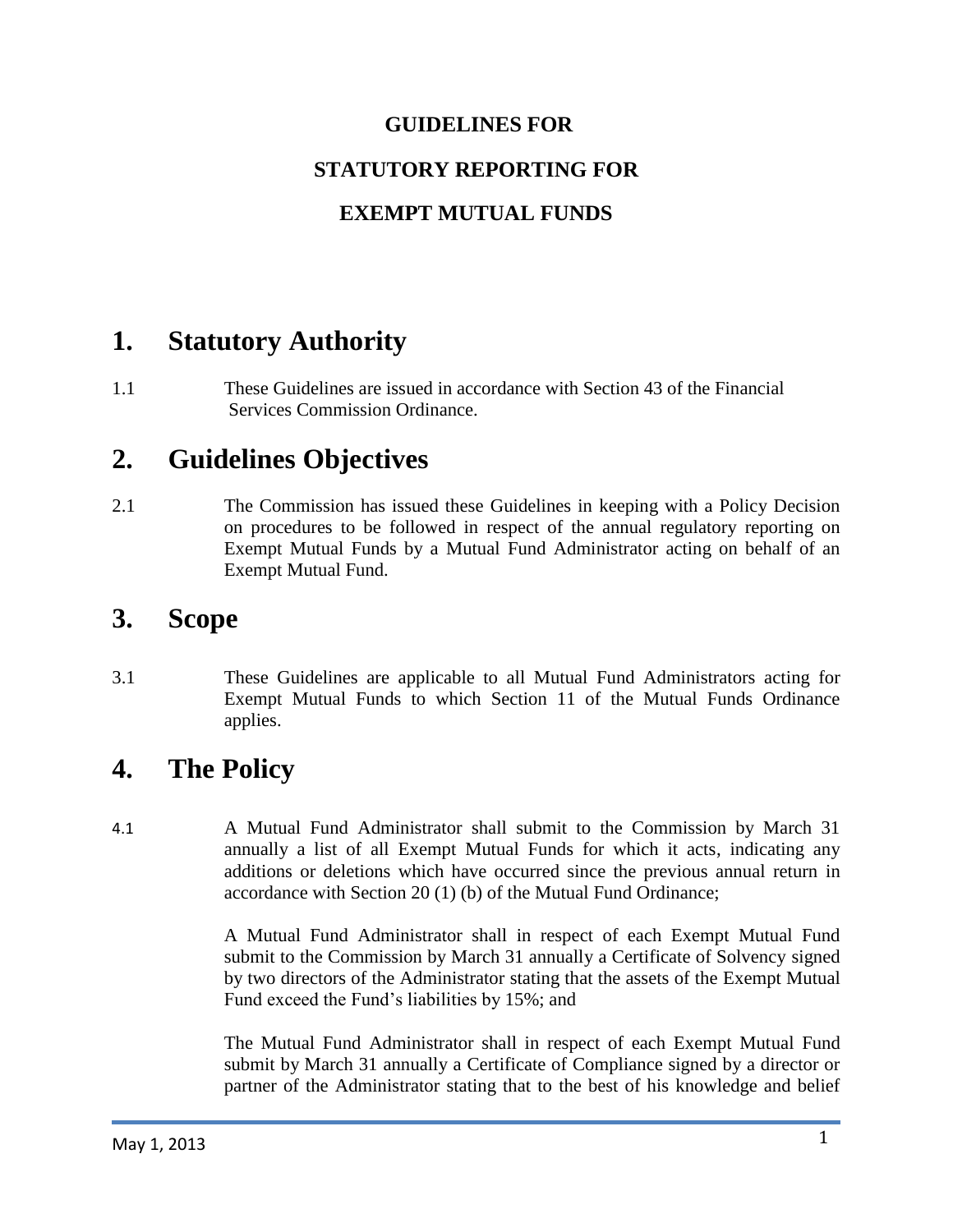the administrator of such fund has conducted its business properly and in compliance with the Ordinance and any conditions attached to its licence.

The Mutual Fund Administrator shall by March 31 annually provide evidence of an insurance policy with an insurance company acceptable to the Commission to cover any claims arising from negligence or breach of duty by its employees in accordance with Regulation 12 of the Mutual Fund Regulations.

# **5. Exempt Mutual Fund Status**

- 5.1 An Exempt Mutual Fund is exempt from the requirement to be registered, recognized or licensed in the Turks and Caicos Islands. Under Section 11 of the Mutual Funds Ordinance this category of fund is available to:
	- 1. A mutual fund in which the equity interests are held by not more than fifteen investors, the majority of whom are capable of appointing or removing the operator of the fund;
	- 2. A mutual fund that is only authorized to issue equity interests to professional investors; and
	- 3. Where at all times a mutual funds administrator provides an office in the Islands for the fund.

An application for agreement in respect of an Exempt Mutual Fund must be made to the Commission. The Commission may require the applicant to supply such information and provide such documents for examination as in its opinion are necessary or expedient to enable it to agree that the mutual fund is an Exempt Mutual Fund.

## **6. Qualifications for Professional Investors**

- 6.1 In considering whether a fund qualifies as an Exempt Mutual Fund the Commission will take into account the qualifications of a professional investor which are:
	- (a) That he is a qualified licensed securities broker in a well regulated jurisdiction; or
	- (b) He is acting either on his own account or on behalf of an investor with investments of \$5,000,000 or more in securities quoted on the stock exchanges authorized to do business in:
		- a. Australia
		- b. Bermuda
		- c. Canada